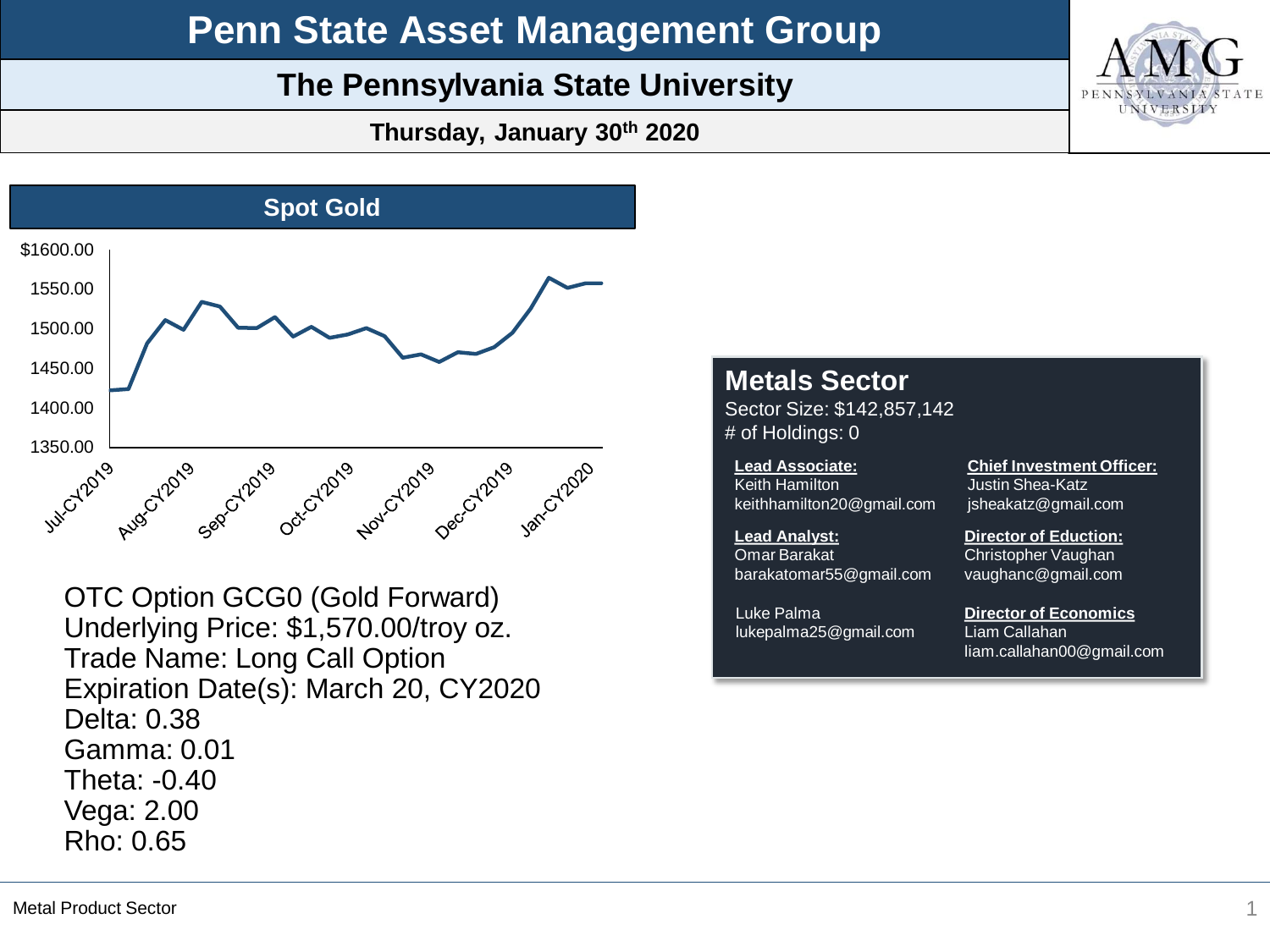- I. Macroeconomic Overview
- II. Trade / Hedge
- III. Product Analysis
- IV. Technical Analysis
- V. Risk Analysis
- VI. Capital Allocation

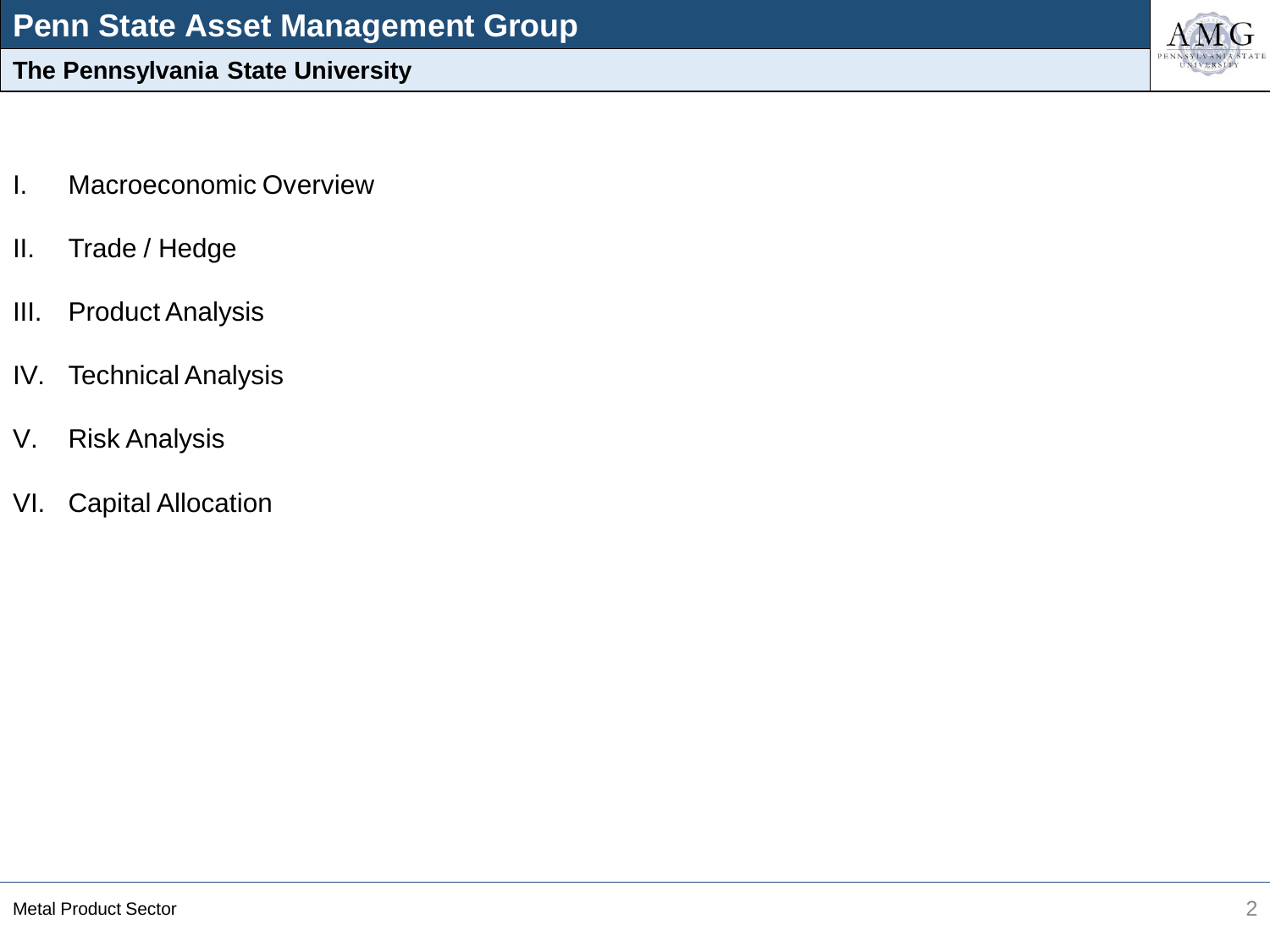

## I. Macroeconomic Overview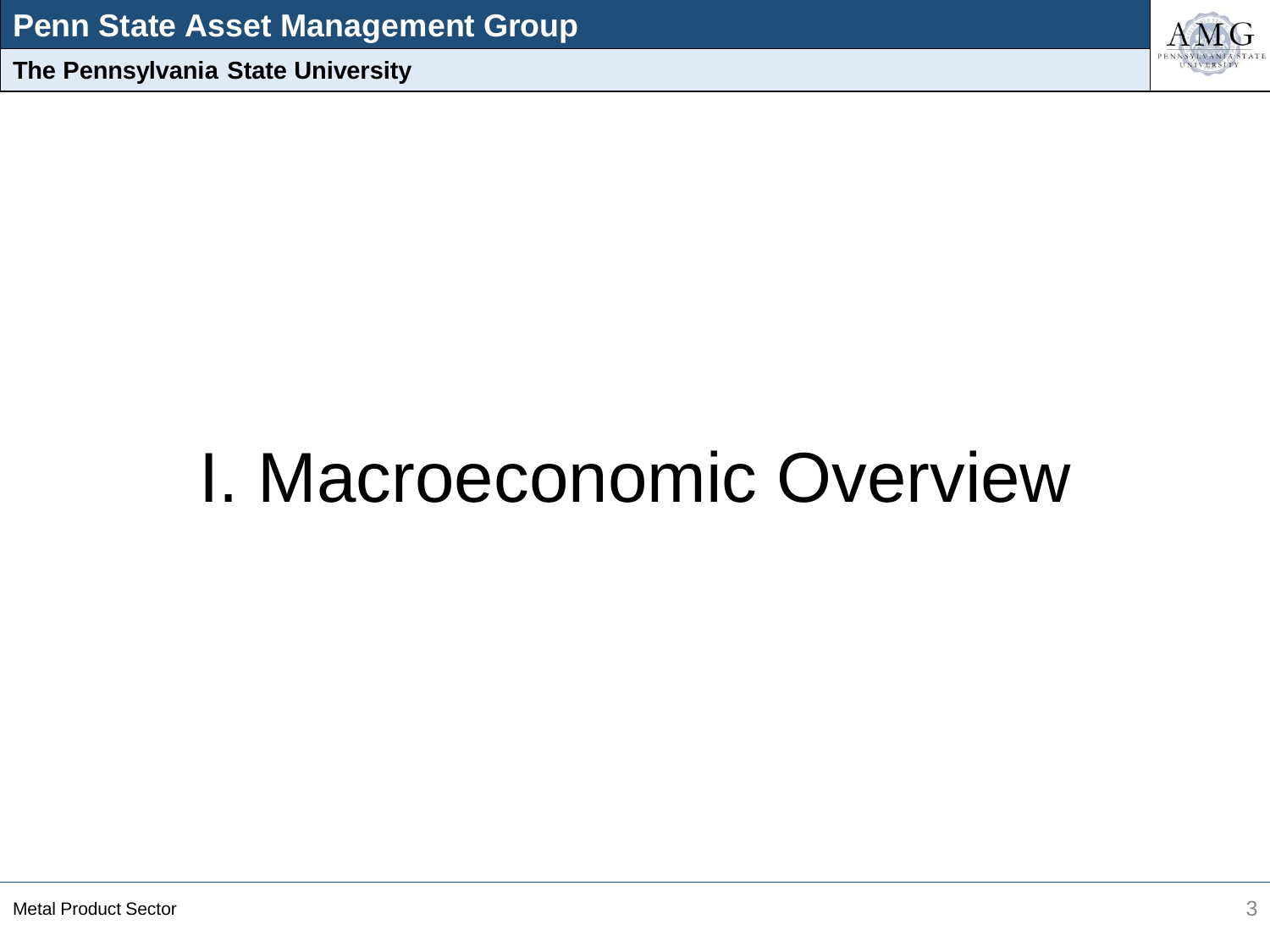### **Macroeconomic Overview**

#### **Macroeconomic Drivers**

#### Driver #1: U.S. Election Risk

- The upcoming U.S. election represents the highest trade down risk for Healthcare, Financials and Information Technology are the Sectors under the greatest amount of risk of trading down following this result:
	- Information Technology (24.16%): Semiconductors (17.79%)
	- Healthcare (13.96%): Providers & Services (25.30%)
		- Single-Payer Healthcare
	- Financials (12.53%): Money Center Banks (41.77%)
- The S&P 500 reacted negatively to polls where more progressive candidates such as Elizabeth Warren and Bernie Sanders have taken the lead

#### Driver #2: Coronavirus Severity Spike

- The Chinese government has taken increasing measures to restrict the release of information regarding the outbreak
	- The mayor of Wuhan admitted that rules imposed by Beijing limited what he could disclose about the threat of the pathogen
	- The government has been arresting those who post about it online and journalists that are reporting on the outbreak
- As of January 29 the Coronavirus surpassed 6,000 infections while SARS took 6 months to reach that figure
- The basic reproduction number of the infection is 3.80 and 75.00% of transmissions must be prevented by control measures for the spreading to stop
- According to medRxiv, estimated with a 95.00% confidence interval, only 5.10% of infections in Wuhan had been identified as of January 21
- Economic output will suffer due to travel restrictions, extended Lunar New Year holidays, temporary business shutdowns

#### Driver #3: Phase 1 Trade Deal Renegotiation

- Due to the unrealistic demands of the phase one trade deal, renegotiations are very likely
	- China will have difficulty meeting the promised energy purchases of U.S. energy exports (oil and gas)



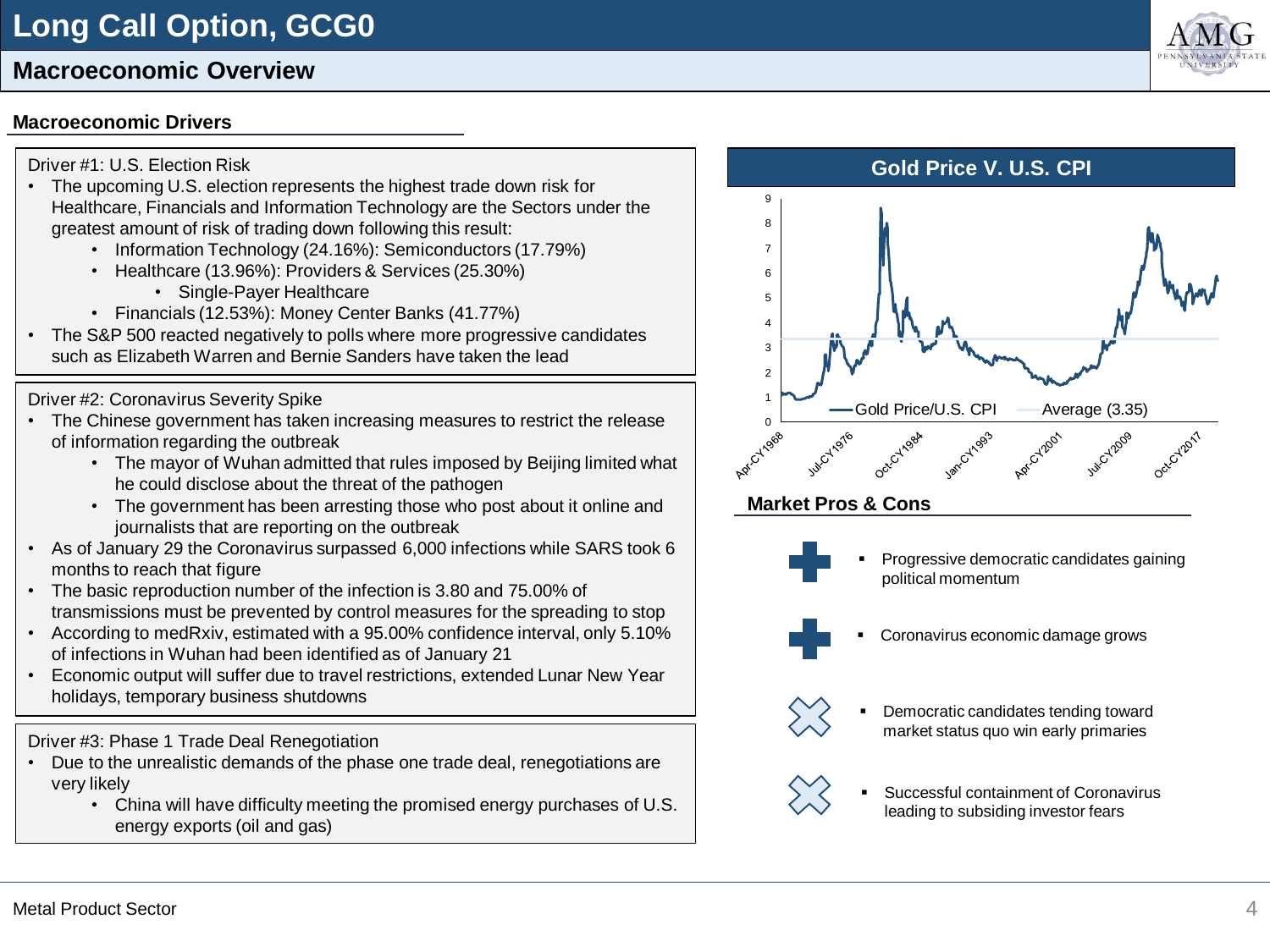

# II. Trade / Hedge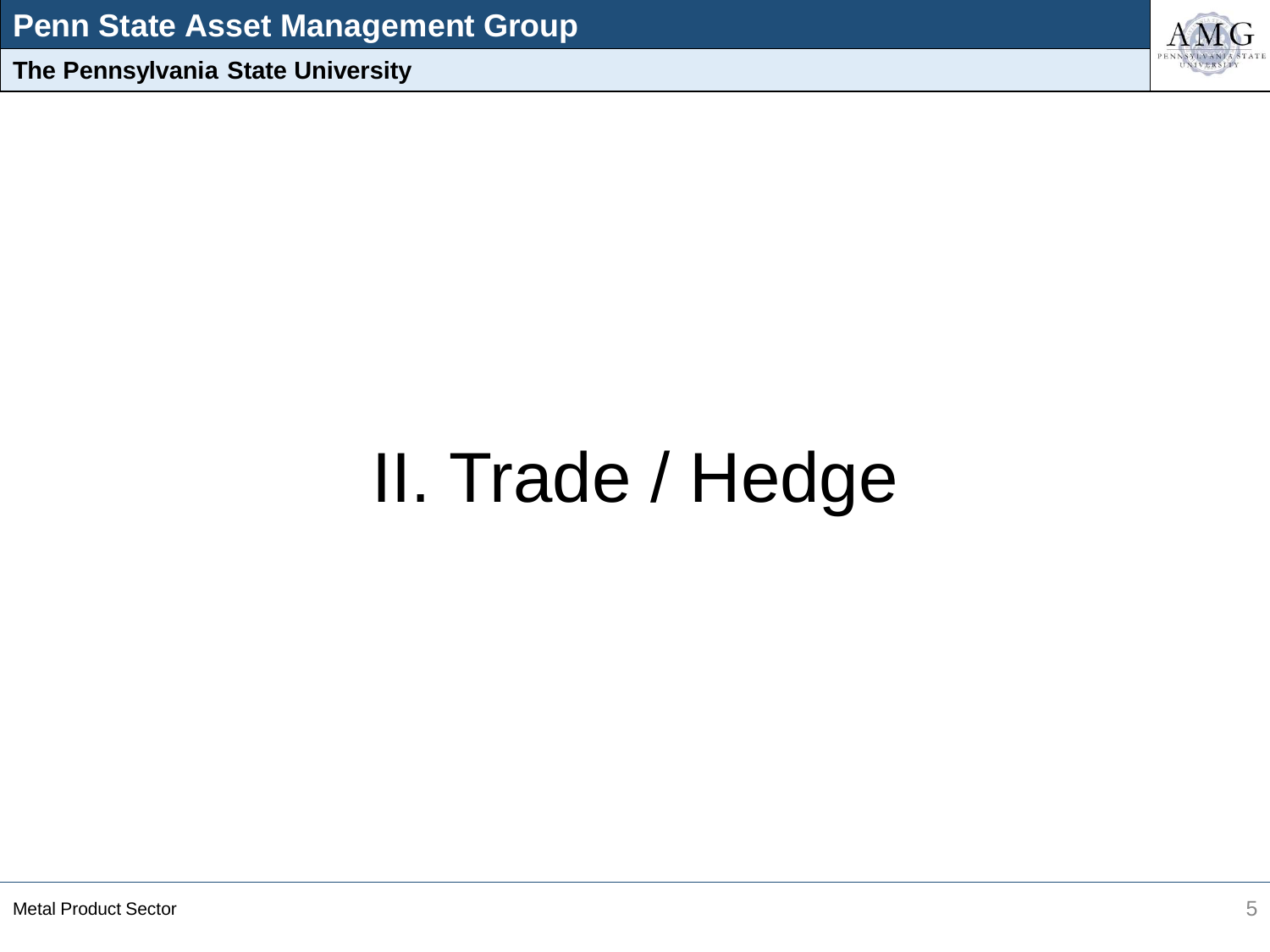#### **Trade Breakdown**

#### **Trade Breakdown**

Price Target: \$1,590.00

## March 20, CY2020

## Long Call Option GCG0 OTM

#### **Long Call Payoff Graph**



#### **Trade Breakdown**

#### **Setup**

- Long 43,500 OTM Calls
	- **Strike** \$1,590.00 (\$10.30)

#### **Profit Potential**

• Max Profit = Theoretically Unlimited

#### **Risk Potential and Exit Strategy**

- Max Loss =  $$44,805,000$ 
	- Exit Point: Hold until expiration

#### **Breakeven Point**

• **Breakeven** = \$1,600.30 (1.93%)

#### **Time**

• Unfavorable time decay as the trade begins as time is required to move trade ITM

#### **Implied Volatility**

• Long Vega as higher volatility increases the chance that the call option ends ITM

#### **Other Notes**

• Although the current plan is to hold the contracts until expiration, the trade will be re-evaluated based on large news events pertaining to drivers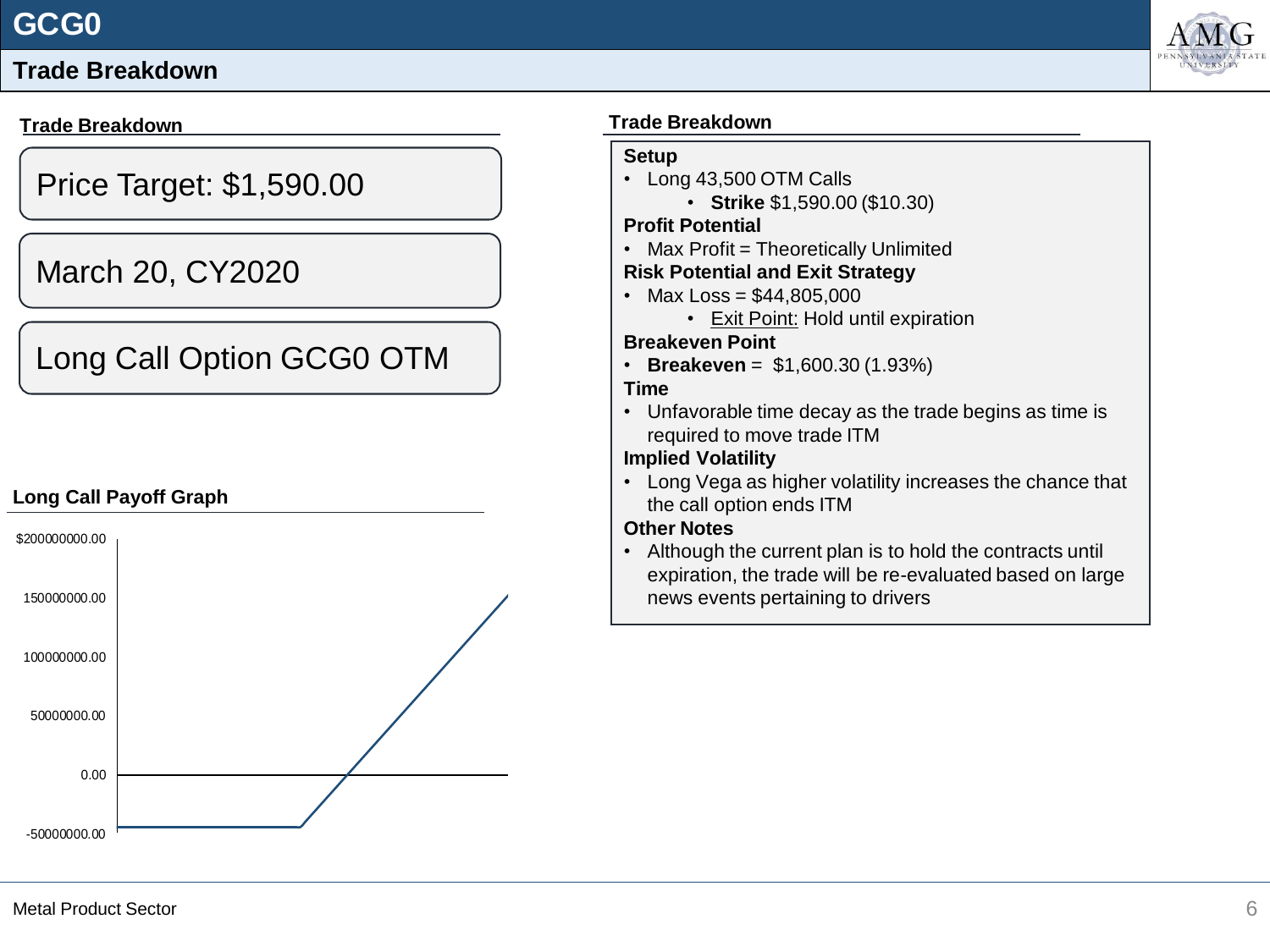

## III. Product Analysis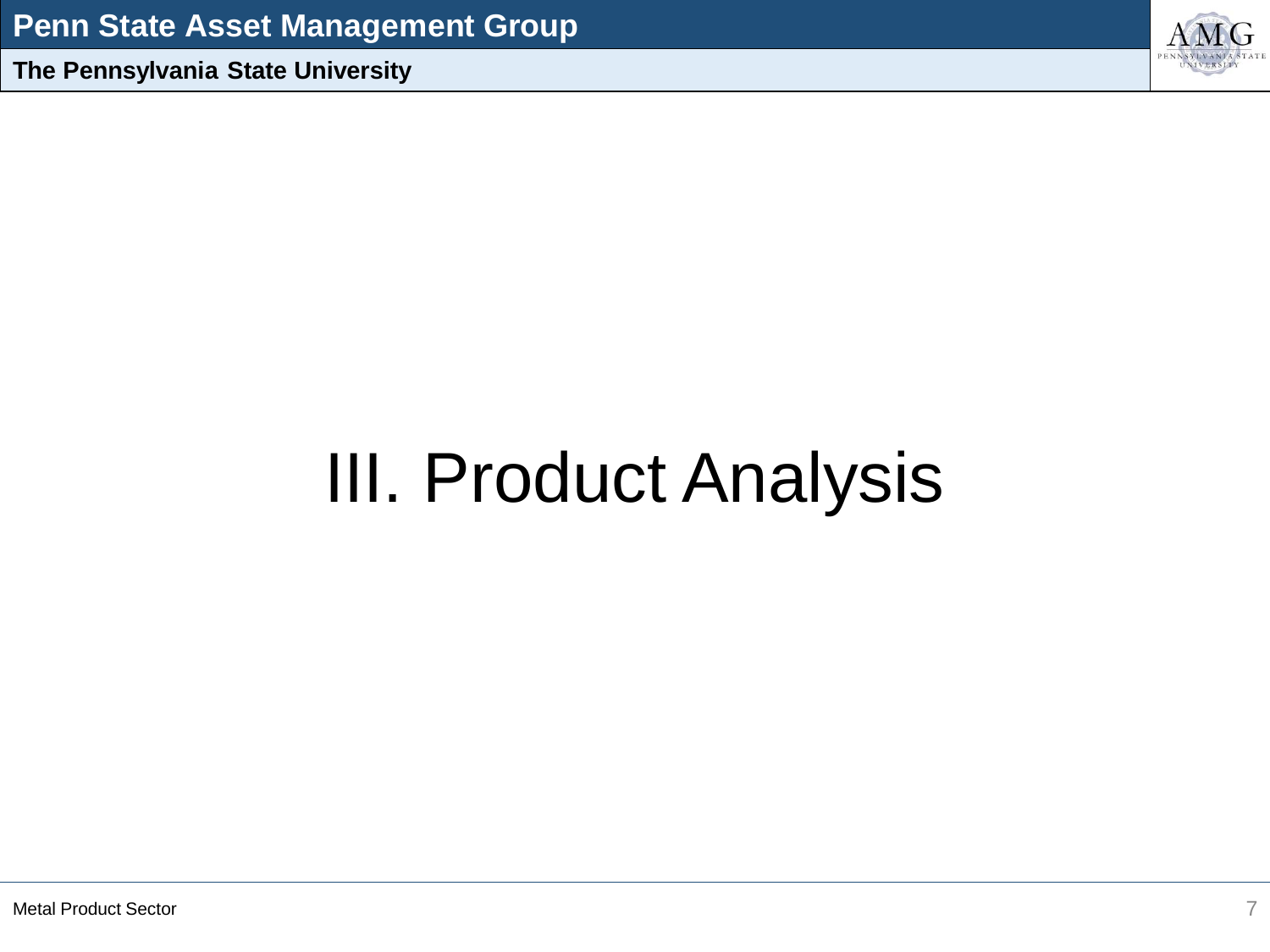

#### **Greeks**

|                    | <b>Delta</b> |        | <b>Gamma</b> Theta                    | <b>Vega</b> | <b>Rho</b> |  |
|--------------------|--------------|--------|---------------------------------------|-------------|------------|--|
| <b>Call option</b> | \$14.1579    | 0.3822 | $\vert$ 0.0071 (0.4049) 1.9962 0.6511 |             |            |  |

#### **Breakdown of Greeks**

Delta (Positive): Our position will become more susceptible to price changes in the underlying as the underlying moves closer to being in the money.

Gamma (Positive): Our position is long gamma as the position includes all long positions. As the underlying moves closer to our strike price the gamma will accelerate.

Theta (Negative): The value of the long calls deteriorate over time. Less time gives the options a lower potential to end ITM.

Vega (Positive): Increases in implied volatility present a greater statistical chance of the long options ending ITM, so we are long vega.

Rho (Positive): Our options contracts have two-month terms making it especially susceptible to changes in interest rates, so our position has little exposure to changes in interest rates.

#### **Breakdown Theoretical Edge**

#### *Long Call Option*

#### **Vega:**

- Higher implied volatility will benefit our trade as it increases the chance of the underlying moving past the breakeven point
- Vega is highest when the option is ATM, so Vega is highest at contract inception

#### **Theta:**

• The premiums of the long calls deteriorate as time passes due to a decrease in the likelihood that the trade will expire ITM. Theta is the most negative ATM for our position

#### **Rho:**

• Because of the length of our contract (two months), changes in interest rates can have a relatively large effect on our options premium. However, we do not expect changes in interest rates over our trade's term

#### **Gamma:**

• Gamma is the highest ATM because that is when the change in delta is greatest. Our trade benefits from gamma, but time decay quickly erodes the effects of gamma on our position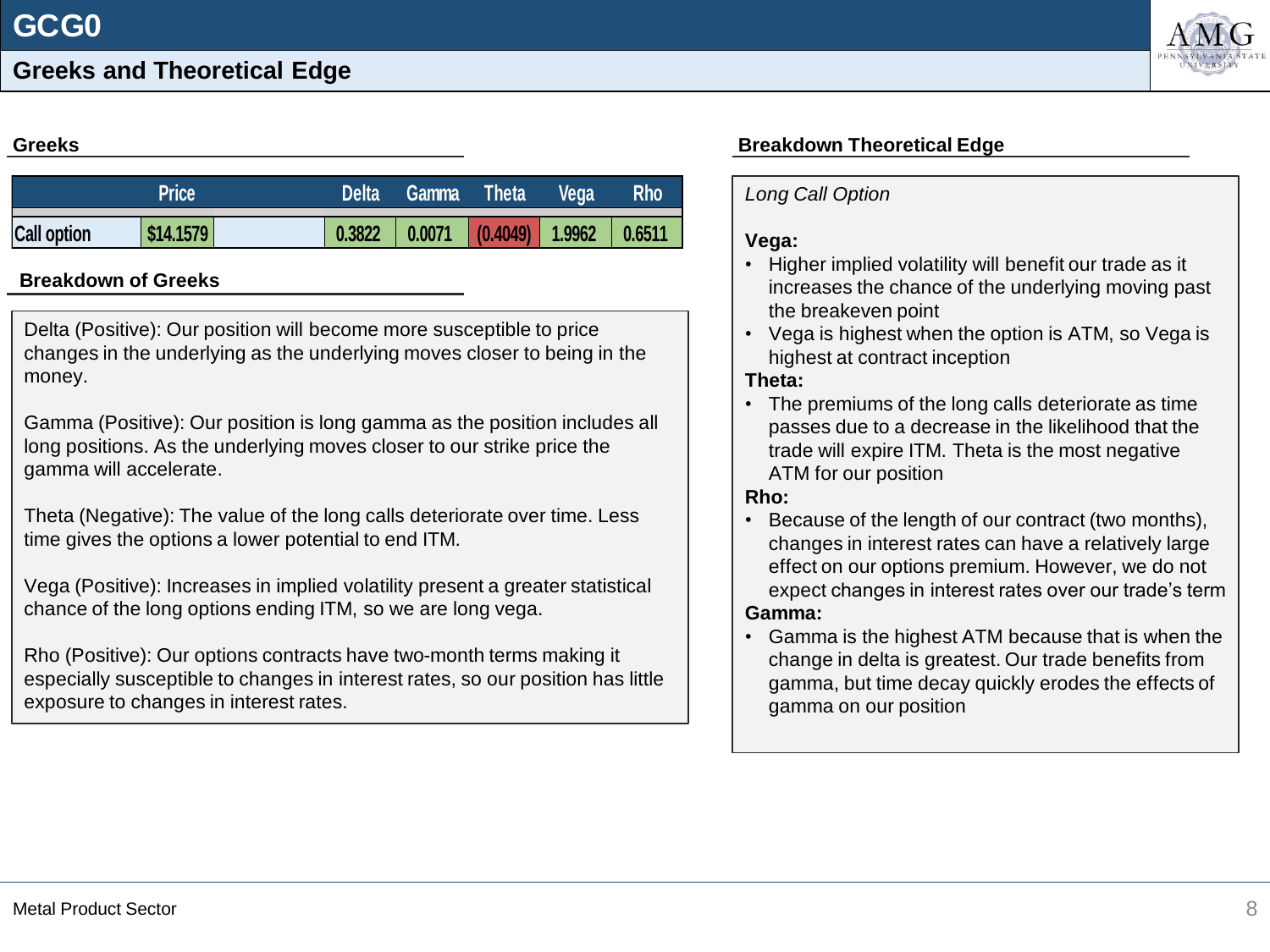### **Probability Distributions**



#### **Price Movement Probability**



#### **Price Movement Probability**

Both bounds of the confidence interval capture an ITM scenario.

The probability that our option will end ITM is 36.90%. This would mean that our underlying will expire in the range of \$1,590.00 or greater.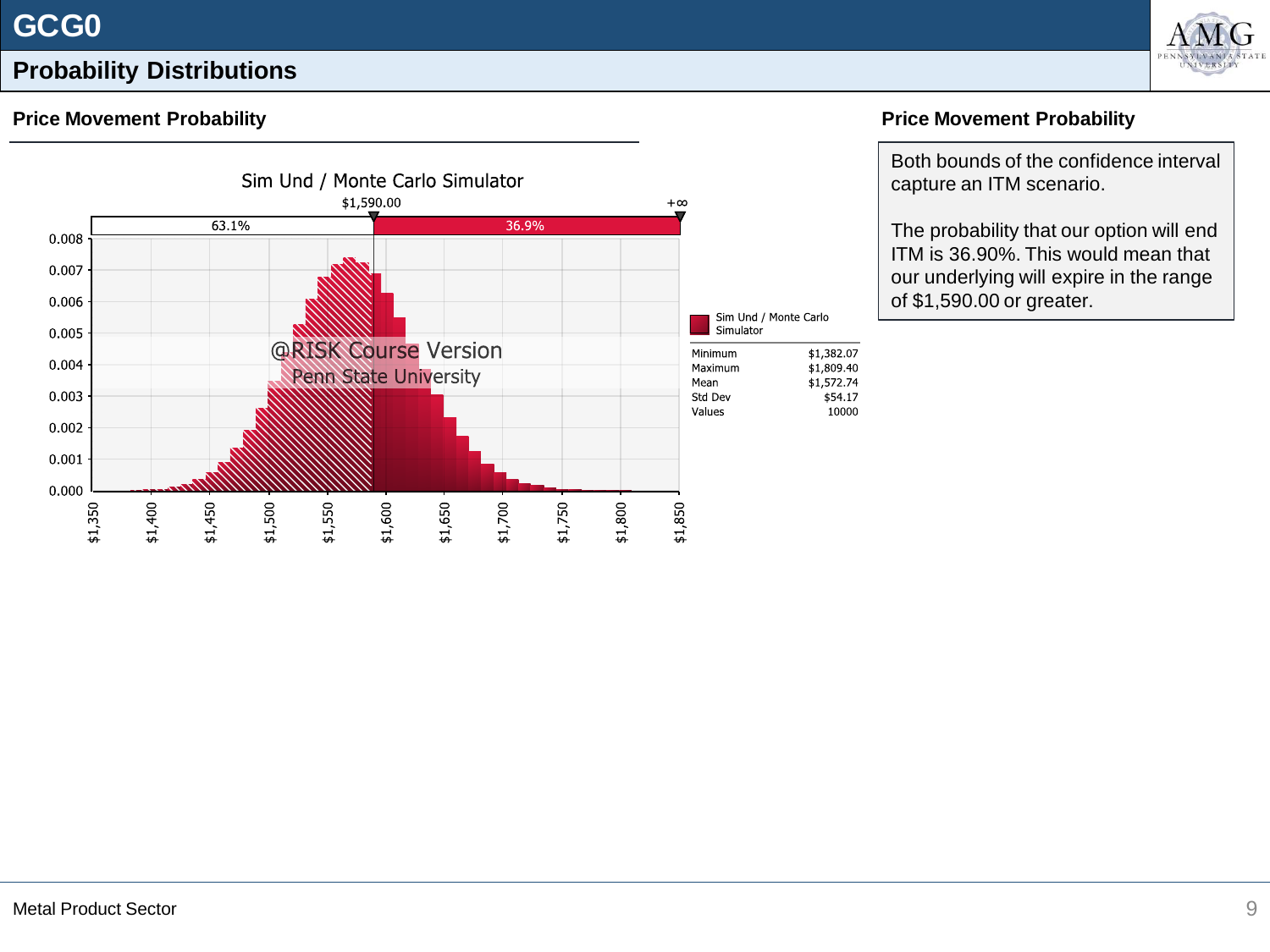

|      |                |                                   |  | PV Payoff MV Valuation MV Min MV Max MV STD Iterations |  |
|------|----------------|-----------------------------------|--|--------------------------------------------------------|--|
| Call |                | $\frac{1}{2}$ 21.77 \$ 34.65 \$ - |  | $$264.53 \quad $39.56 \quad 10,000$                    |  |
| Put  | $\mathbb{S}$ - | $11.95 \quad$ \$ -                |  | $$168.84 \quad $23.07 \quad 10,000$                    |  |



Metal Product Sector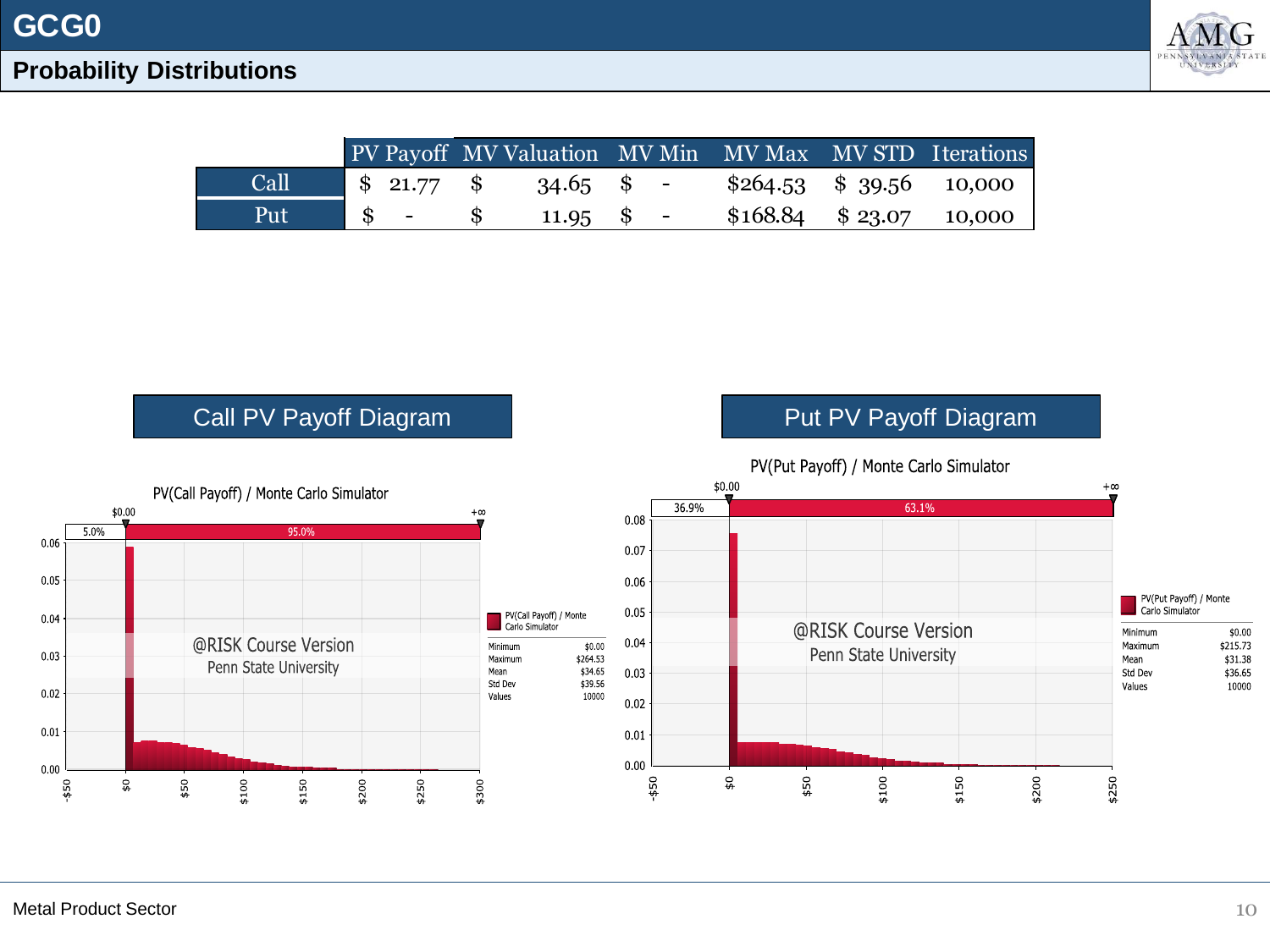#### **Product Drivers**

#### **Product Drivers**

Driver #1: Counter-Cyclicality

- Times of economic downturn often times lead to a greater demand for Gold in response
- This is best represented during the aftermath of the 2008 recession Gold prices reach all-time highs (~\$1.83 k)

Driver #2: Hedge Against Global Instability

- Gold is a safe-haven liquid asset which makes it an effective investment in times of financial or political uncertainty
	- The Coronavirus's future potential damage is highly uncertain, causing investors to flood to the safe haven assets
	- Gold will benefit at the expense of other assets during uncertain periods of time
- After the WTO issued a heightened global health alert in mid-March of CY2003, spot gold jumped about 1.50%

#### Driver #3: Limited Industrial Use

- Should the industrial sector experience a pull back due to manufacturing shutdowns then gold will experience an upward price movement
	- The Chinese government has halted all travel in and out of Wuhan, a major manufacturing center for semiconductors in China
	- Toyota, the largest motor vehicle manufacturer, shut down its Japan manufacturing plant until Feb 9
- Demand of metals such as palladium, steel, copper, sliver would decline during an industrial slowdown contrary to gold's industrial exposure



#### **Product Pros & Cons**



Gold prices will continue to increase as the disease continues to spread



Gold continues to trend up as prices have grown about 3.73% this year



Gold becomes too expensive and silver is used as an alternative



Market readjusts quicker than anticipated and gains are nullified close to experation

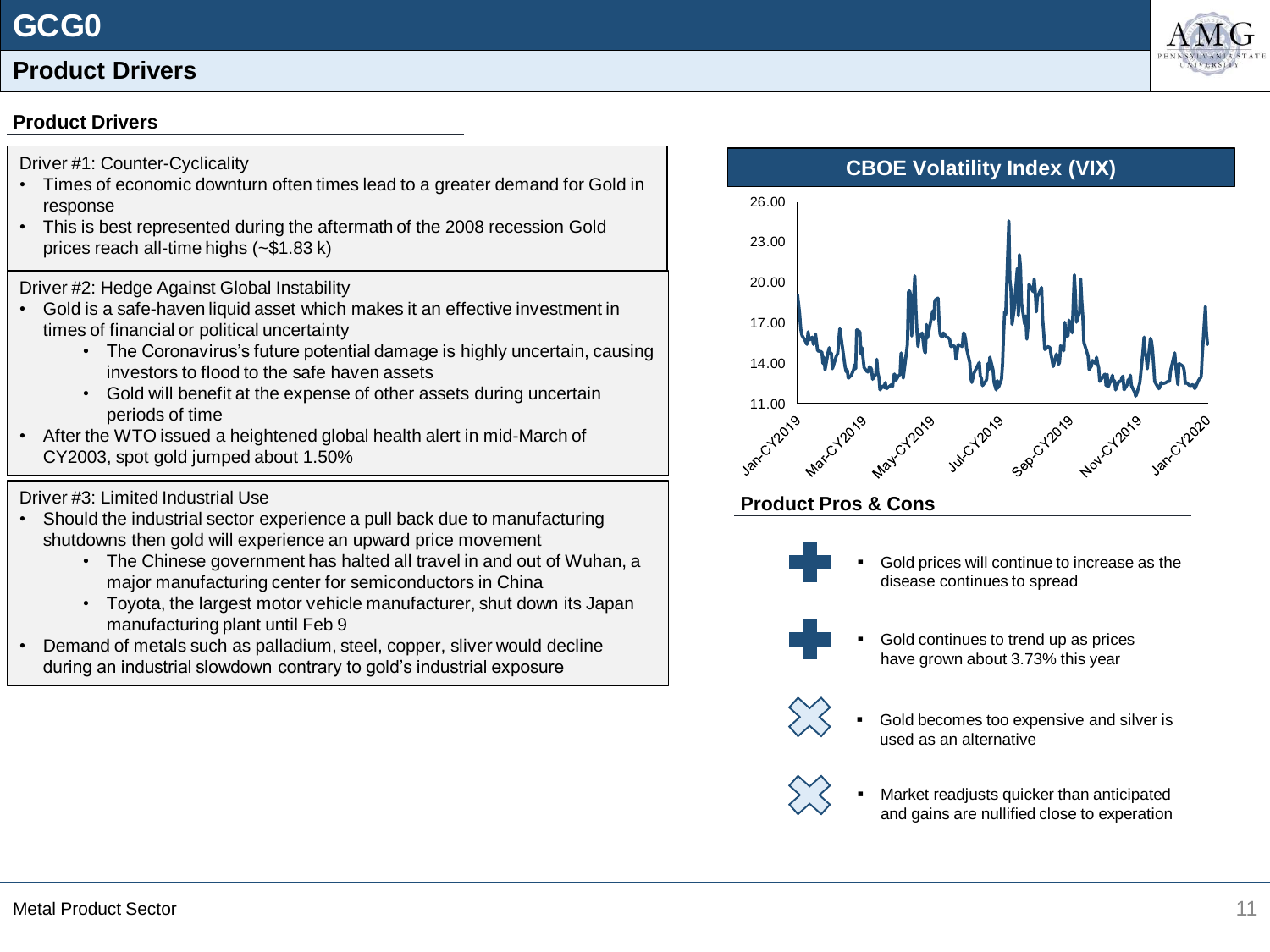

## IV. Technical Analysis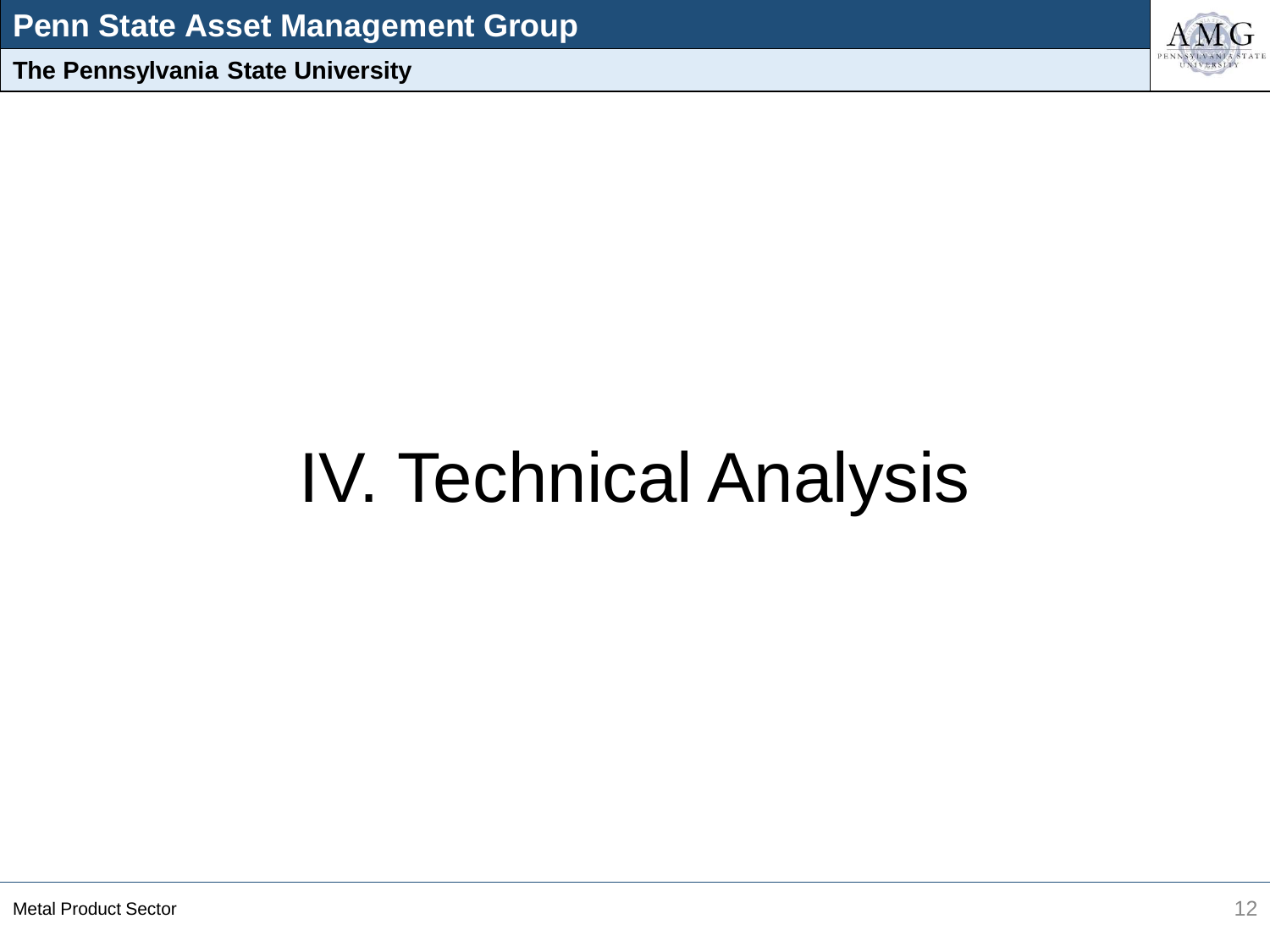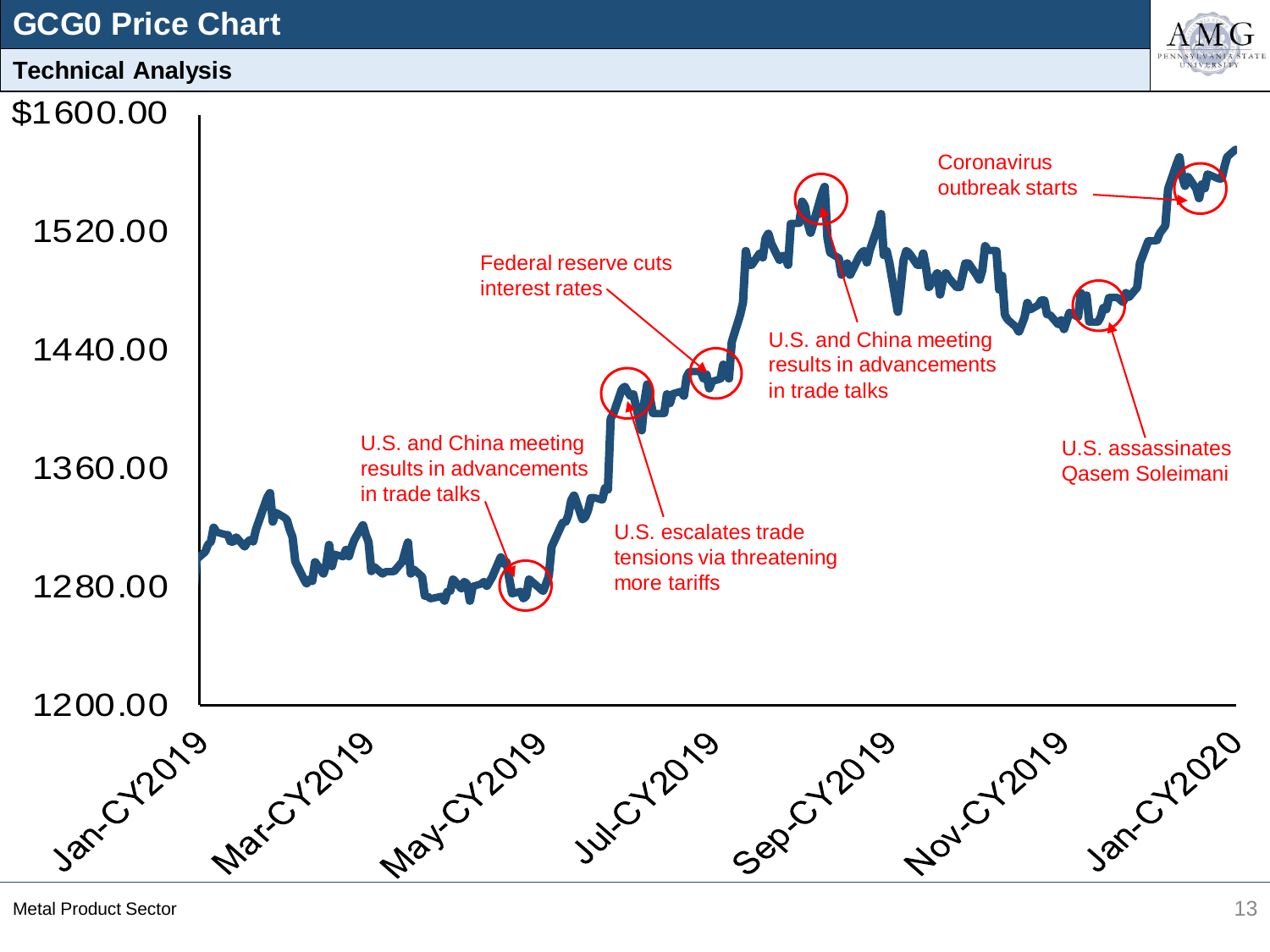## **GCG0 3 Month Volatility**



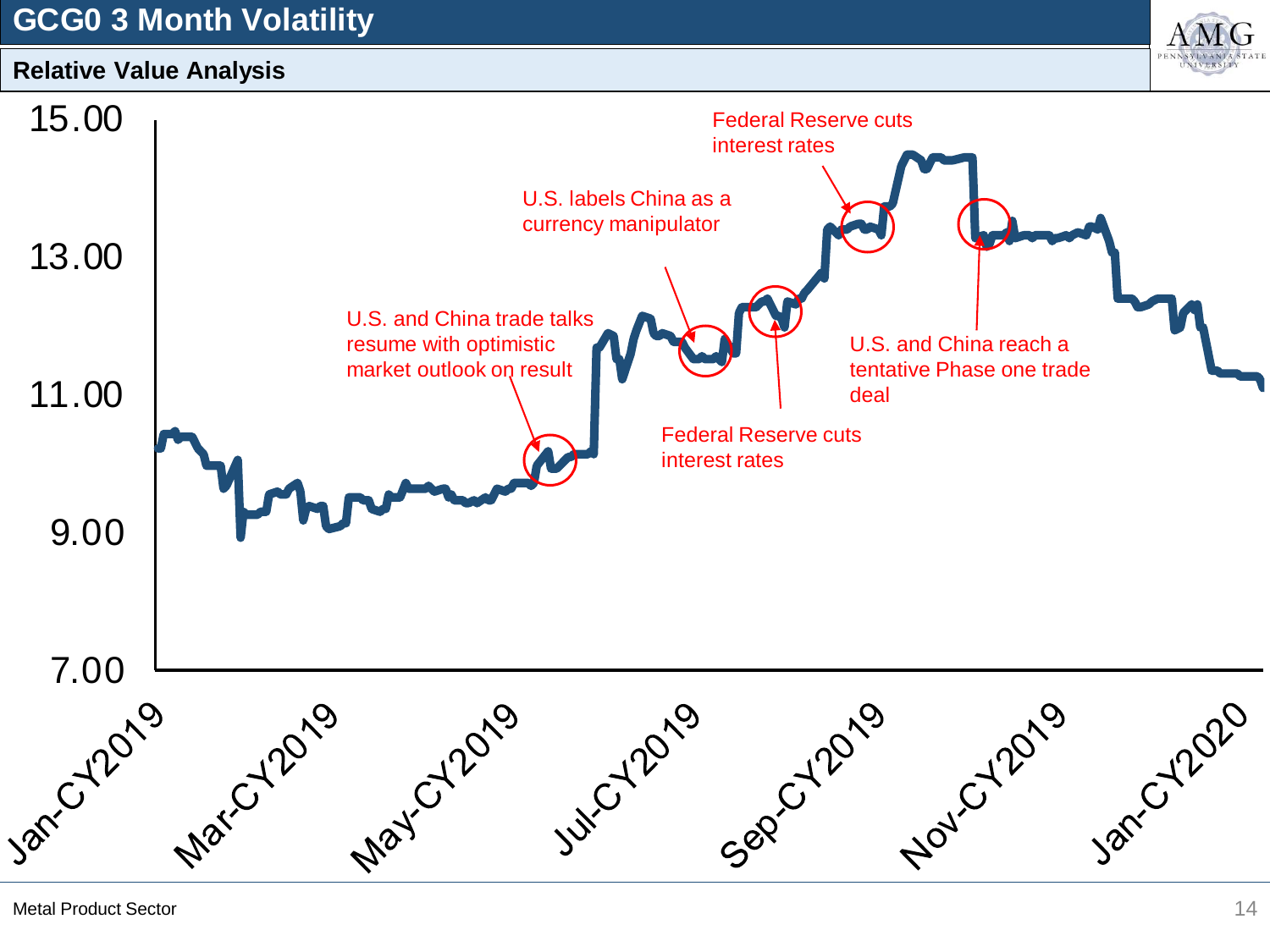

## V. Risk Analysis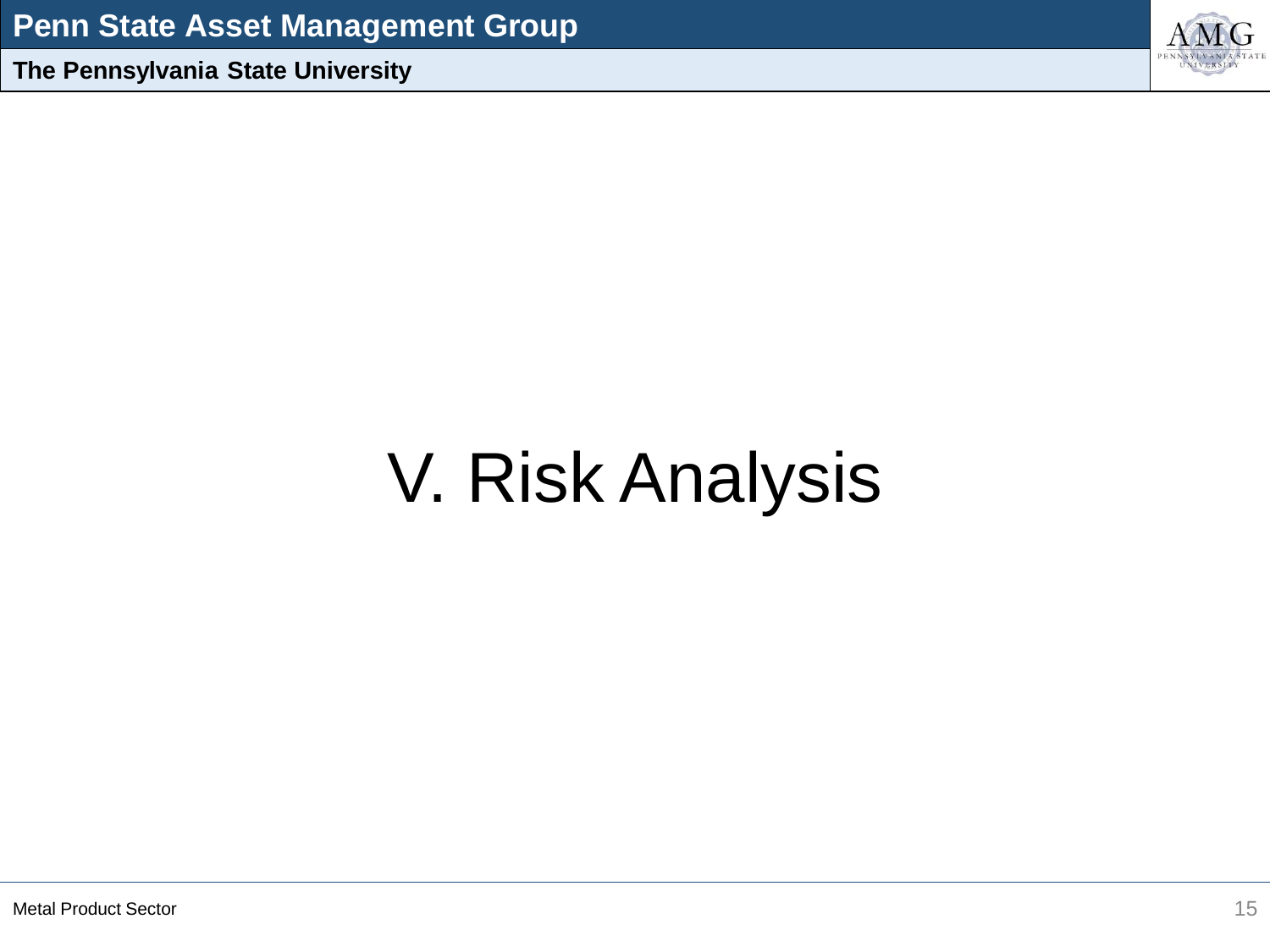## **Risk Analysis**



| <b>Major Risks</b>                                                                                                                                                                                                                                                                                                                                                                                                                                                                                                                                                                                                                                                            | <b>GCG0 Volatility</b>                                                                                                                                                                                                                                               |
|-------------------------------------------------------------------------------------------------------------------------------------------------------------------------------------------------------------------------------------------------------------------------------------------------------------------------------------------------------------------------------------------------------------------------------------------------------------------------------------------------------------------------------------------------------------------------------------------------------------------------------------------------------------------------------|----------------------------------------------------------------------------------------------------------------------------------------------------------------------------------------------------------------------------------------------------------------------|
| Risk #1: Increased Momentum for a Conservative Democratic Candidate<br>Latest Fox News poll finds Joe Biden has 26.00% support and ABC<br>News/Washington Post polls show 28.00% support<br>One out of four polls from Suffolk University give Biden a 25.40% chance to<br>win the lowa caucus                                                                                                                                                                                                                                                                                                                                                                                | 15<br>14<br>13                                                                                                                                                                                                                                                       |
| Risk #2: Potential Containment of the Coronavirus<br>Ongoing research containing on the virus could uncover more successful<br>containment methods that could dramatically limit the spreading of the virus.<br>• Such discoveries would ease economic fears of ongoing supply chain<br>issues within China and could result in a sell-off of safe haven assets<br>like gold<br>Measures are being implemented to restrain the spreading of the virus.<br>• Two hospitals being built in the center of Wuhan by February 3-5,<br>CY2020<br>If efforts to control the virus improve such as an extension in delaying<br>education, closing of airports, and lockdown of cities | 12<br>11<br>10<br>9<br>3. 11:20, 12:20, 12:20, 12:20, 12:20<br><b>Current Price Given Historical Average</b>                                                                                                                                                         |
| Risk #3: Minimal Phase One Deal Impact<br>Minimal damage to the Chinese economy via the agreed to purchases in the<br>phase one trade deal<br>China's focus on rebuilding the economy becomes a demanding priority,<br>therefore no immediate reaction is necessary                                                                                                                                                                                                                                                                                                                                                                                                           | Regression Equation: Gold Price = 5.65 (U.S. CPI) - 295.27<br><b>Current CPI: 258.501</b><br>Gold Price = $5.65$ (258.501) - 295.27<br>Gold Price = $$1,165/$ troy oz.<br>$\bullet$<br>If gold is a perfect inflation hedge, the price should be<br>\$1,165/troy oz. |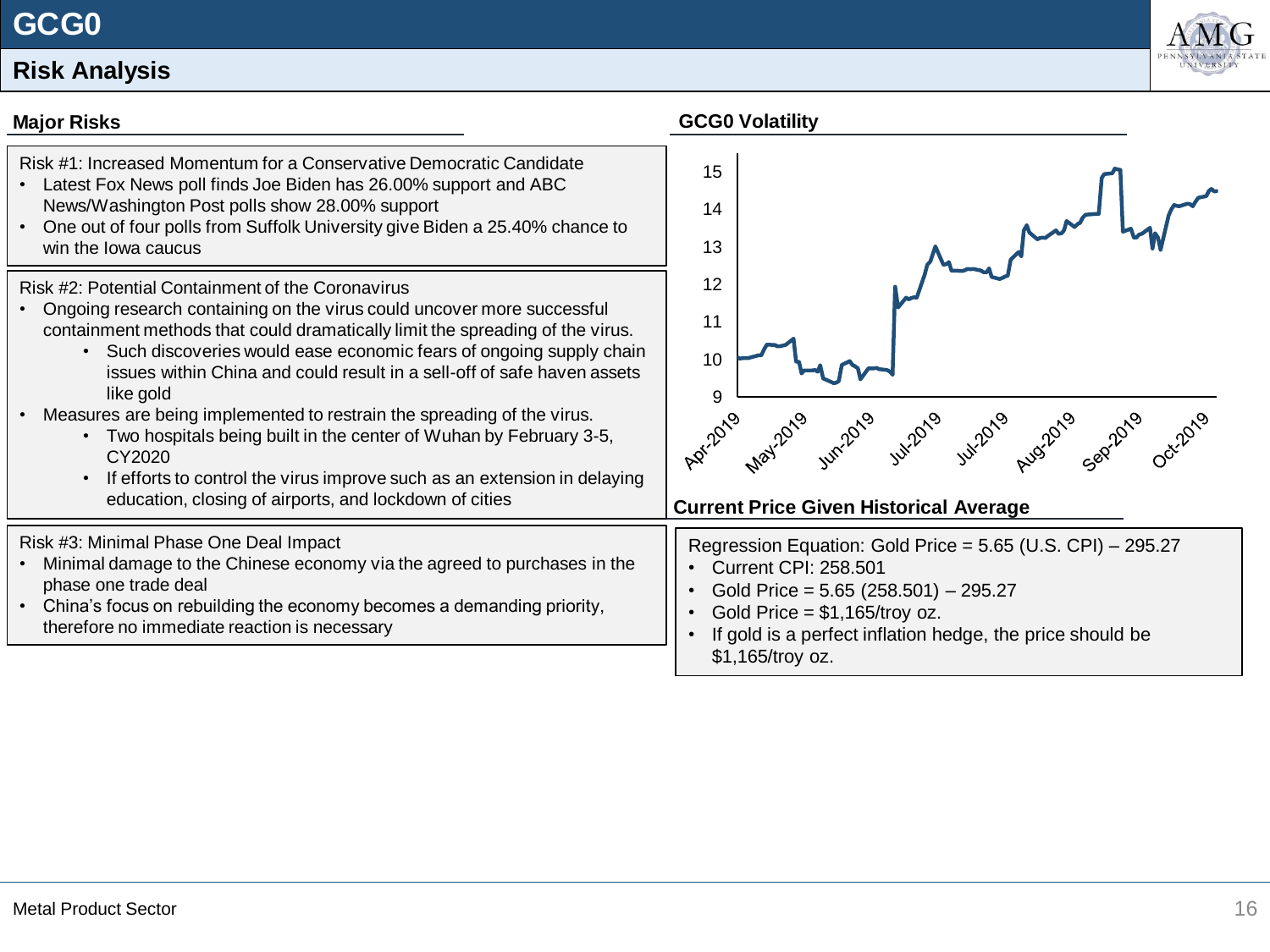

## VI. Capital Allocation